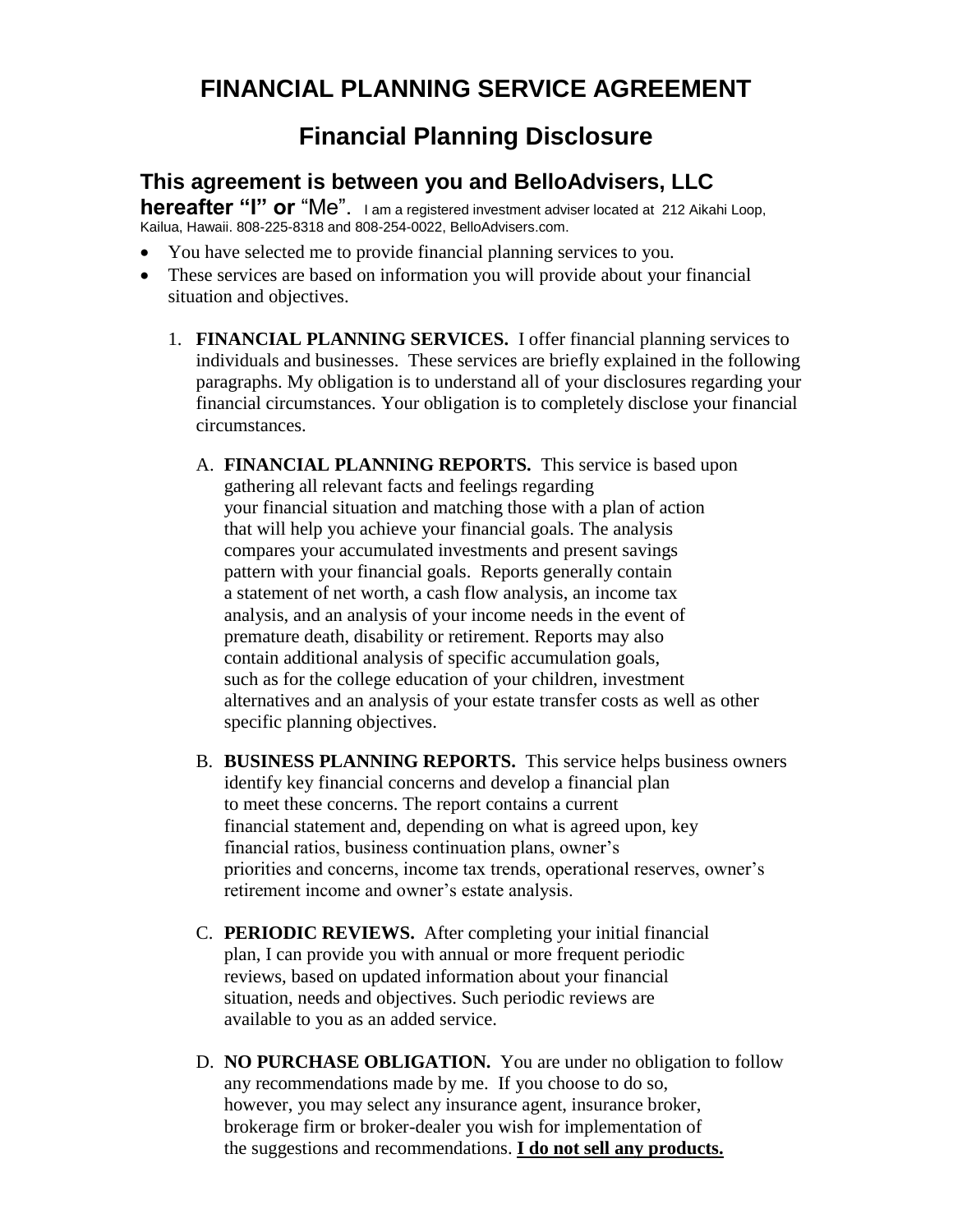2. **YOUR FINANCIAL PLANNER.** I am a registered investment adviser and licensed or registered to perform financial planning services according to federal and state statutes and regulations. I receive all or a percentage of the fee you pay to me for the financial planning services purchased under this agreement.

3. **SERVICES PROVIDED.** Each of the services described in Articles 1 and 2 of this agreement includes the following steps: (1) a meeting with me for the purpose of providing information about your current financial situation, risk profile, needs and objectives; (2) preparation of a written financial analysis as described in Article 1; and (3) a second meeting with me for presentation and explanation of the written report or analysis.

**I and other members of my staff are not qualified to render any legal, accounting or tax advice. The reports and analysis may contain general information in regard to such matters or contain suggestions for discussion with your attorney or accountant. You must, however, rely upon the opinion of your attorney, accountant or other professional advisers in regard to the consequences of any action taken. Nothing in this contract grants discretionary power to me.**

4. **CONFIDENTIALITY.** All information and advice furnished by either party to the other party shall be treated as confidential and shall not be disclosed to third parties, except as may be necessary to aid in the preparation of the written report or analysis, or as agreed upon in writing or required by law. I am authorized by you to disclose, provide copies of and communicate information obtained from you to:

\_\_\_\_\_\_\_\_\_\_\_\_\_\_\_\_\_\_\_\_\_\_\_\_\_\_\_\_\_\_\_\_\_\_\_\_\_\_\_\_\_\_\_\_\_\_\_\_\_\_\_\_\_\_\_\_\_\_\_\_\_\_\_\_\_\_\_\_\_

 $\_$  , and the set of the set of the set of the set of the set of the set of the set of the set of the set of the set of the set of the set of the set of the set of the set of the set of the set of the set of the set of th

Any known conflicts of interest will be disclosed and made part of this agreement and listed here:

## 5. GENERAL PROVISIONS.

- A. Neither party may assign, convey or otherwise transfer any of its rights, obligations, or interests in this agreement without the prior written consent of the other party.
- B. I shall not be compensated on the basis of a share of the capital gains upon or capital appreciation of any of your funds.
- C. Subject to Paragraph A of this Article 5, this agreement is binding on the heirs, executors, administrators, successors, and assignees of the parties.
- D. This agreement constitutes the complete agreement of the parties and superseded any prior statements, understandings, or agreements, oral or written.
- E. This agreement may be amended or revised only in writing signed by both parties.
- F. This agreement shall be governed and construed under the laws of the State of Hawaii.
- G. This agreement shall end upon delivery to you of the written financial analysis described in Articles 1 and 2 and selected by you in Article 6 of this agreement.
- H. You may request a periodic review in the future by signing another Financial Planning Service Agreement. Services provided at that time will be provided for the fees shown below in this Financial Planning Service Agreement.